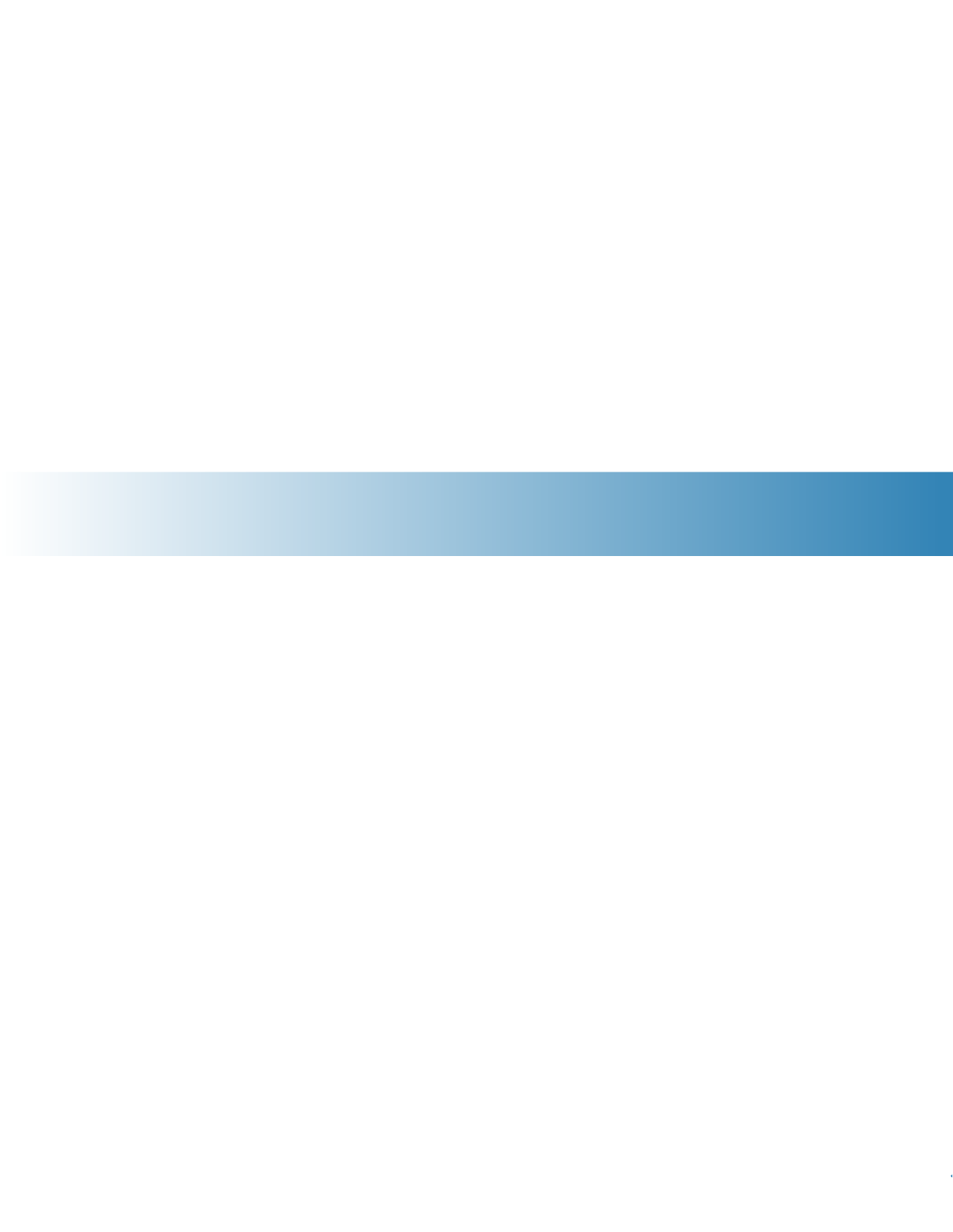

## **Members helping** Members

| Report of the Chairman & President  1 |
|---------------------------------------|
|                                       |
|                                       |
|                                       |
|                                       |
|                                       |
|                                       |

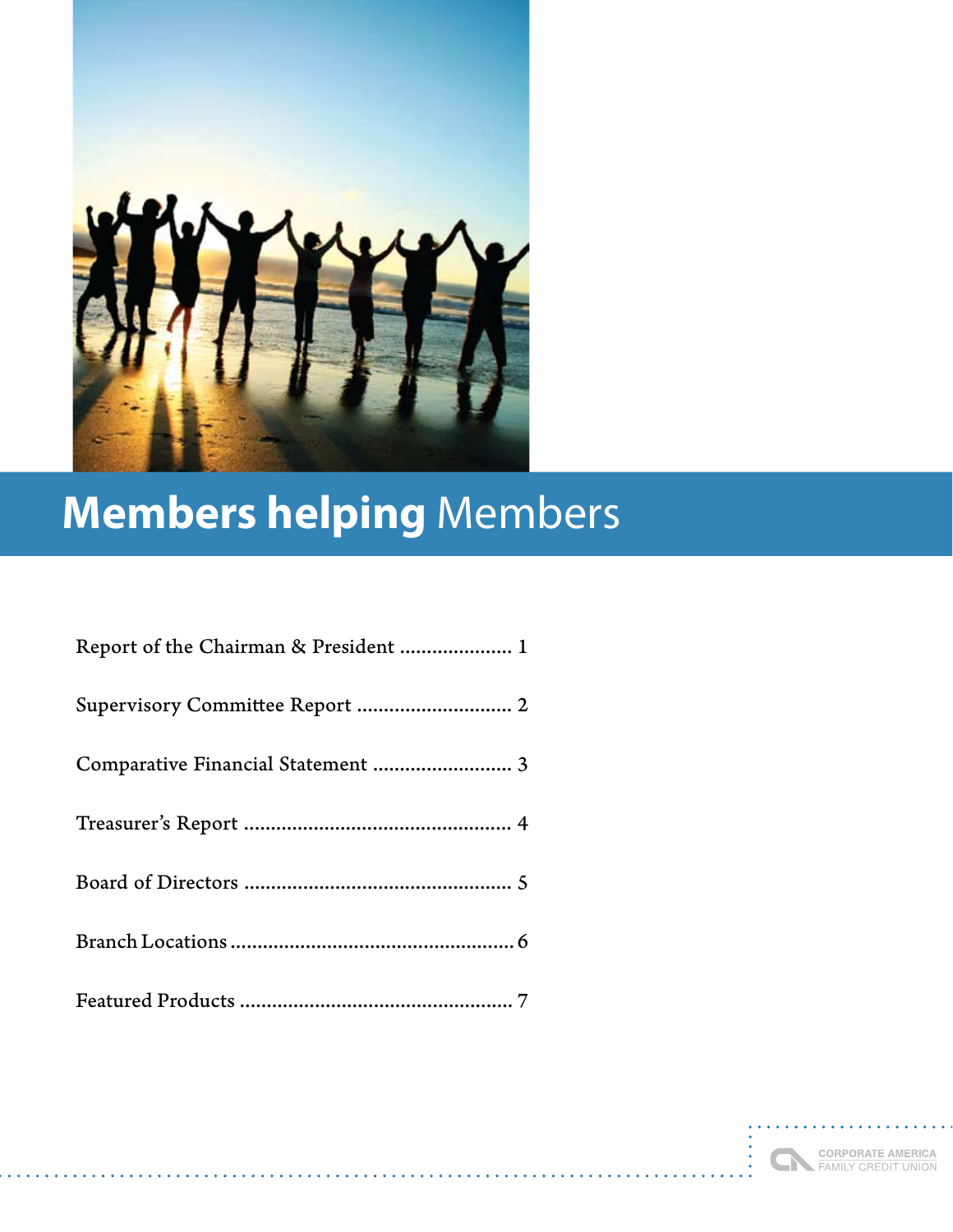#### Report of the Chairman & President

 $\bigodot$ <sup>n</sup> behalf of Corporate America Family Credit Union and its employees, we would like to thank our members and Sponsor Companies for the continued support throughout the year. Without your assistance, the credit union would not be what it is today.

W hile a great number of financial institutions faced unprecedented economical challenges throughout the year, Corporate America Family Credit Union saw 2008 as a year of opportunity. We invested your money carefully and sensibly so that we could continue to provide you with the best possible rates on loans and higher returns on savings. As a result of these prudent lending and investing practices, our Capital to Assets ratio of 12.5% far exceeds industry standards; another sign of our strength and security.

#### The credit union had a number of successes in 2008:

• The Member Loyalty Program was introduced to give members rate discounts when applying for Vehicle and Signature Loans. We consider multiple aspects of member relationships with the credit union to determine the loyalty level and discount, such as the number of products and ser vices used, account balances and length of membership.

• We added the Extra Awards Points Program. The program allows *VISA®* credit cardholders to earn points on purchases which can be redeemed for rewards such as airline tickets, cruises, hotels, rental cars and gift cards from a number of popular retailers, and there is no cost to enroll in the program.

• We redesigned the website based on feedback from membership. The new website features easier-to-find content, improved navigation and more options to meet our members' financial needs.

The Board of Directors and Management team recently completed our Strategic Plan, which will progress into 2009. These detailed sessions will help us improve our organization, as well as refine goal-oriented

strategies for the future of the credit union. As a result, we have sharpened our focus on Sponsor Companies and will improve our use of technology. We are looking for ward to putting these new objectives into action this year and into the future.



We have planned for a number of initiatives in 2009, such as additional website enhancements as well as adding to our product and service portfolio, all aimed to improve the financial well-being of each member.

Corporate America Family Credit Union will also celebrate a milestone in 2009: its 70th year of business. Such an accomplishment is only possible because of you and your commitment to be a part of the credit union difference.

In closing, we promise to provide you with timely and exceptional member ser vice, beneficial products and services to improve your finances, and to maintain a positive impact in the communities we serve. The success of the credit union is based on our member loyalty and participation. Again, your membership has provided the credit union countless opportunities to grow and it is our duty to do the same for you.

Thank you for being a member of Corporate America Family Credit Union.

Best wishes in 2009,

Costanzo Maestranzi *Chairman of the Board* Peter Paulson *President & CEO*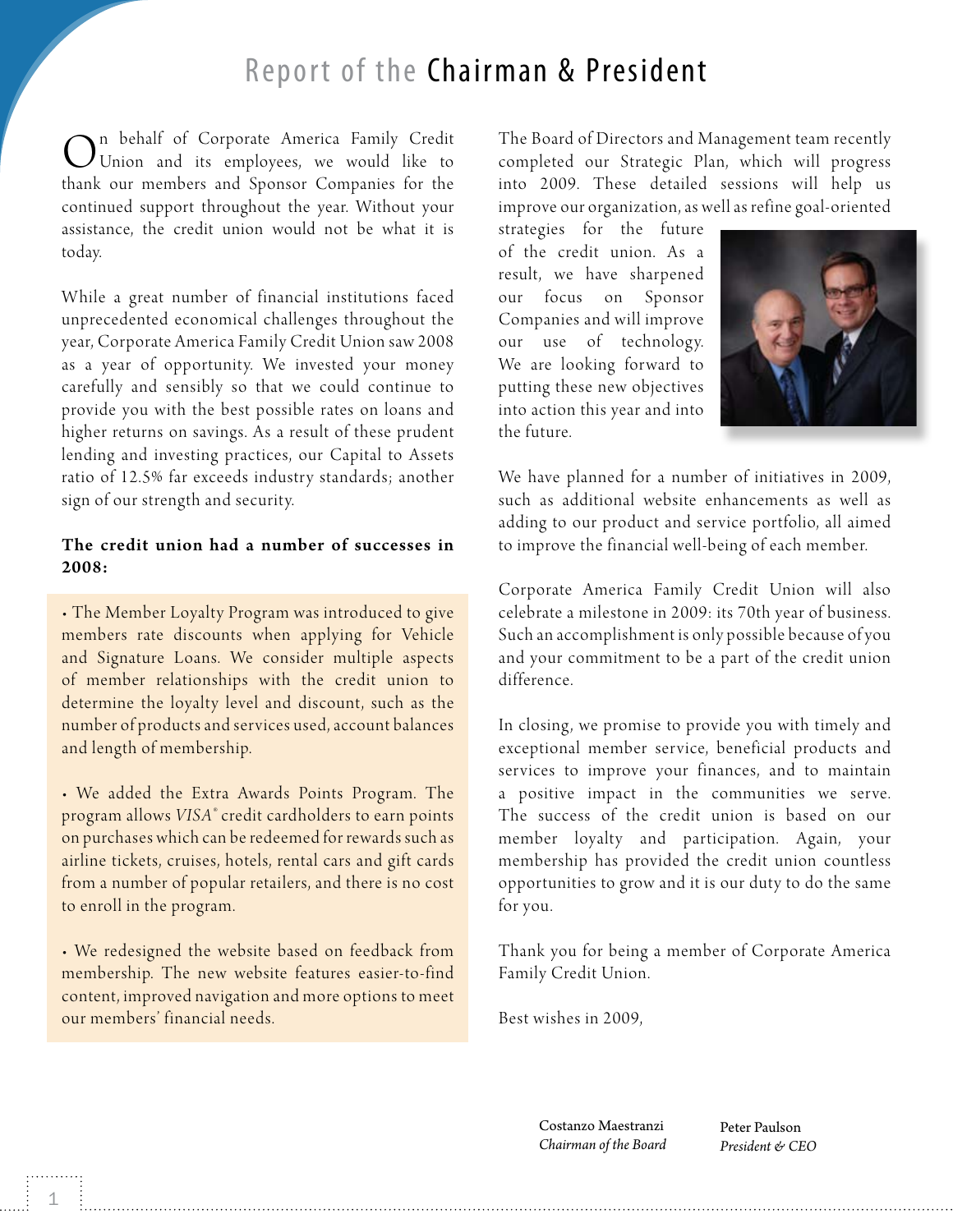#### Supervisory Committee Report

 $\sqcap$  he Supervisory Committee's responsibility is to serve Corporate America members by ensuring that all credit union records are accurately and properly reported.

This committee fulfills its obligation to members by monitoring and auditing the activity of each credit union branch office and department for adherence to internal control procedures and Board Policy. This committee receives and reviews member inquiries and resolves any problems that may exist.

The committee also recommends policy and procedure changes to the Board of Directors for their approval. In addition, the financial statements of all merging credit unions are reviewed and special audits performed, as required, prior to merge dates.

The Supervisory Committee has contracted with Mc Gladrey & Pullen, LLP to perform an annual audit of credit union accounts. Their latest report dated August 22, 2008 states that their examination was made in accordance with generally accepted auditing standards. McGladrey & Pullen, LLP concluded that the financial statements present fairly the financial position of Corporate America Family Credit Union as of March 31, 2008, and the results of its operations and the changes in its financial position for the year then ended, in conformity with generally accepted accounting principles applied on a consistent basis. In addition, the Supervisory Committee has contracted compliance consultants to perform quarterly assessments.

Once a member, *always* a member.



Donn Zawis *Supervisory Committee*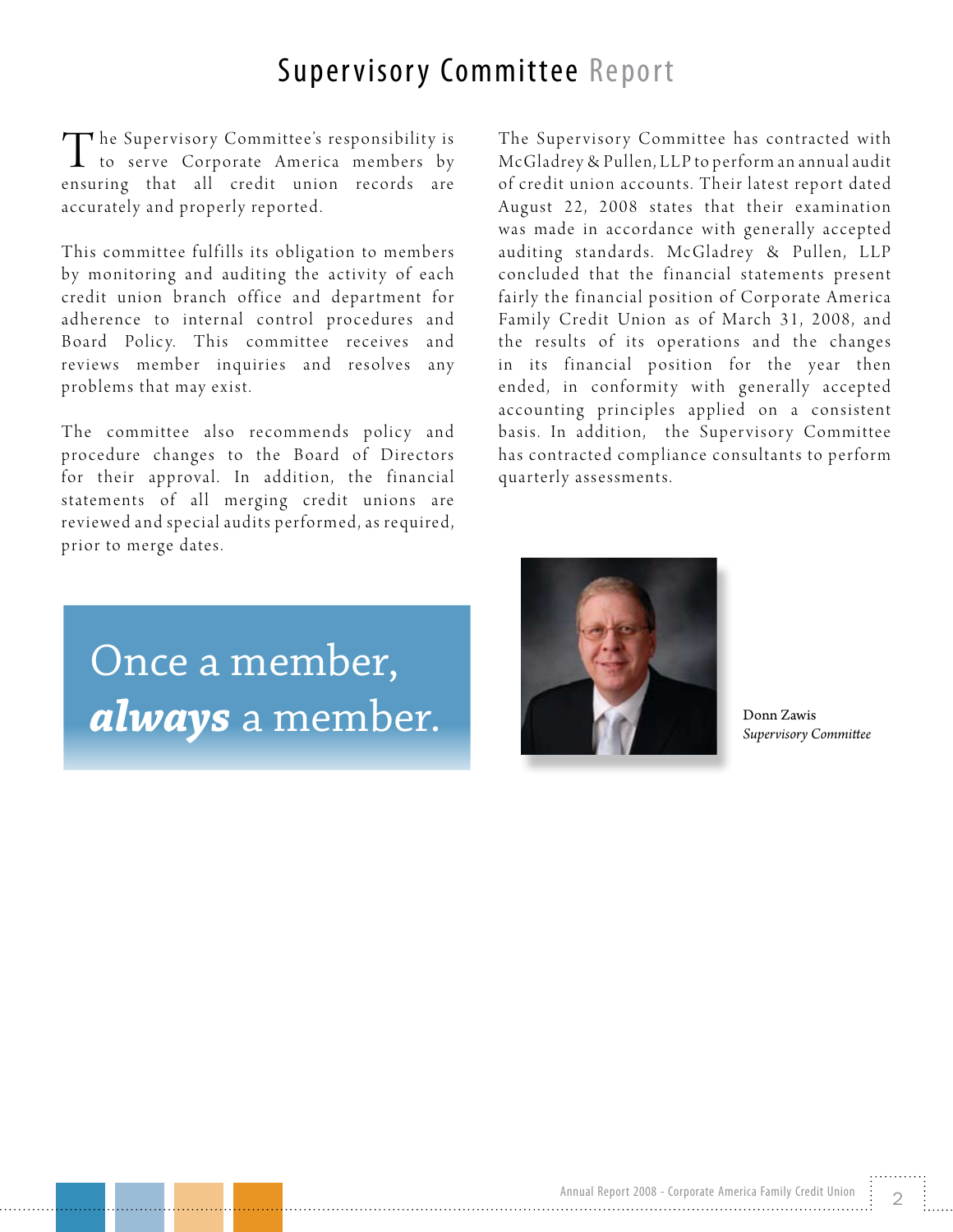#### Comparative Financial Statement

#### **Balance Sheet**

As of December 31, 2008 and 2007 in thousands

| Assets                                                                                                                                                                                                   | 2008                                                               | 2007                                                               |
|----------------------------------------------------------------------------------------------------------------------------------------------------------------------------------------------------------|--------------------------------------------------------------------|--------------------------------------------------------------------|
| Cash in Banks<br>Loans to Members (Note 1)<br>Allowance for Loan Loss<br>Investments (Note 1)<br><b>Other Assets</b>                                                                                     | $\zeta$<br>5,428<br>405,071<br>(5,520)<br>81,976<br>17,846         | \$<br>5,406<br>458,856<br>(7,207)<br>41,725<br>28,337              |
| <b>Total Assets</b>                                                                                                                                                                                      | $\boldsymbol{\zeta}$<br>504,801                                    | \$<br>527,117                                                      |
| Liabilities & Equity                                                                                                                                                                                     |                                                                    |                                                                    |
| Members' Shares (Note 2)<br>Share Certificates (Note 1 & 2)<br><b>Other Liabilities</b><br>Reserves                                                                                                      | \$<br>299,923<br>139,172<br>6,458<br>59,248                        | \$<br>311,234<br>153,880<br>5,996<br>56,007                        |
| <b>Total Liabilities &amp; Equity</b>                                                                                                                                                                    | $\boldsymbol{\zeta}$<br>504,801                                    | \$<br>527,117                                                      |
| <b>Income Statement</b>                                                                                                                                                                                  |                                                                    |                                                                    |
| Revenues                                                                                                                                                                                                 |                                                                    |                                                                    |
| Interest on Loans<br>Investment Income<br>Fee Income<br>Other Income                                                                                                                                     | \$<br>32,140<br>2,104<br>7,822<br>679                              | \$<br>34,898<br>2,734<br>9,250<br>0                                |
| <b>Total Revenues</b>                                                                                                                                                                                    | $\boldsymbol{\zeta}$<br>42,745                                     | \$<br>46,882                                                       |
| <b>Expenses</b>                                                                                                                                                                                          |                                                                    |                                                                    |
| Dividends on Share Accounts<br>Dividends on Share Certificates<br>Loan Loss Provision Expense<br><b>Compensation &amp; Benefits</b><br>Office Expenses<br>Membership Benefits<br>Other Income & Expenses | \$<br>4,481<br>6,467<br>1,791<br>12,729<br>6,711<br>5,709<br>1,934 | \$<br>7,403<br>7,293<br>4,148<br>12,771<br>6,603<br>2,454<br>2,259 |
| <b>Total Expenses</b>                                                                                                                                                                                    | $\boldsymbol{\zeta}$<br>39,822                                     | \$<br>42,931                                                       |
|                                                                                                                                                                                                          |                                                                    |                                                                    |
| Net Income                                                                                                                                                                                               | \$<br>2,923                                                        | \$<br>3,951                                                        |

#### NOTES: FAIR VALUE OF FINANCIAL INSTRUMENTS

(1) Fair market value has been estimated using the discounted cash flow method for any class of financial instruments with a maturity or repricing term of greater than 12 months. The book value and fair market value of loans, investments, and share certificates (SCs) with a maturity or repricing term greater than 12 months were as follows:

| Dec. 31, 2008 - Loans | Investments<br>2 Year SCs | <b>Book Value</b><br>376.5<br>17.3<br>37.1 | <b>Fair Market Value</b><br>375.9<br>17.6<br>34.3 |
|-----------------------|---------------------------|--------------------------------------------|---------------------------------------------------|
| Dec. 31, 2007 - Loans | Investments<br>2 Year SCs | 428.2<br>0.4<br>34.9                       | 426.9<br>0.4<br>31.8                              |

(2) For member shares and one-year share certificates, book value represents fair market value. Member shares reprice monthly and constitute member ownership equity in the credit union.

. . . . . . ..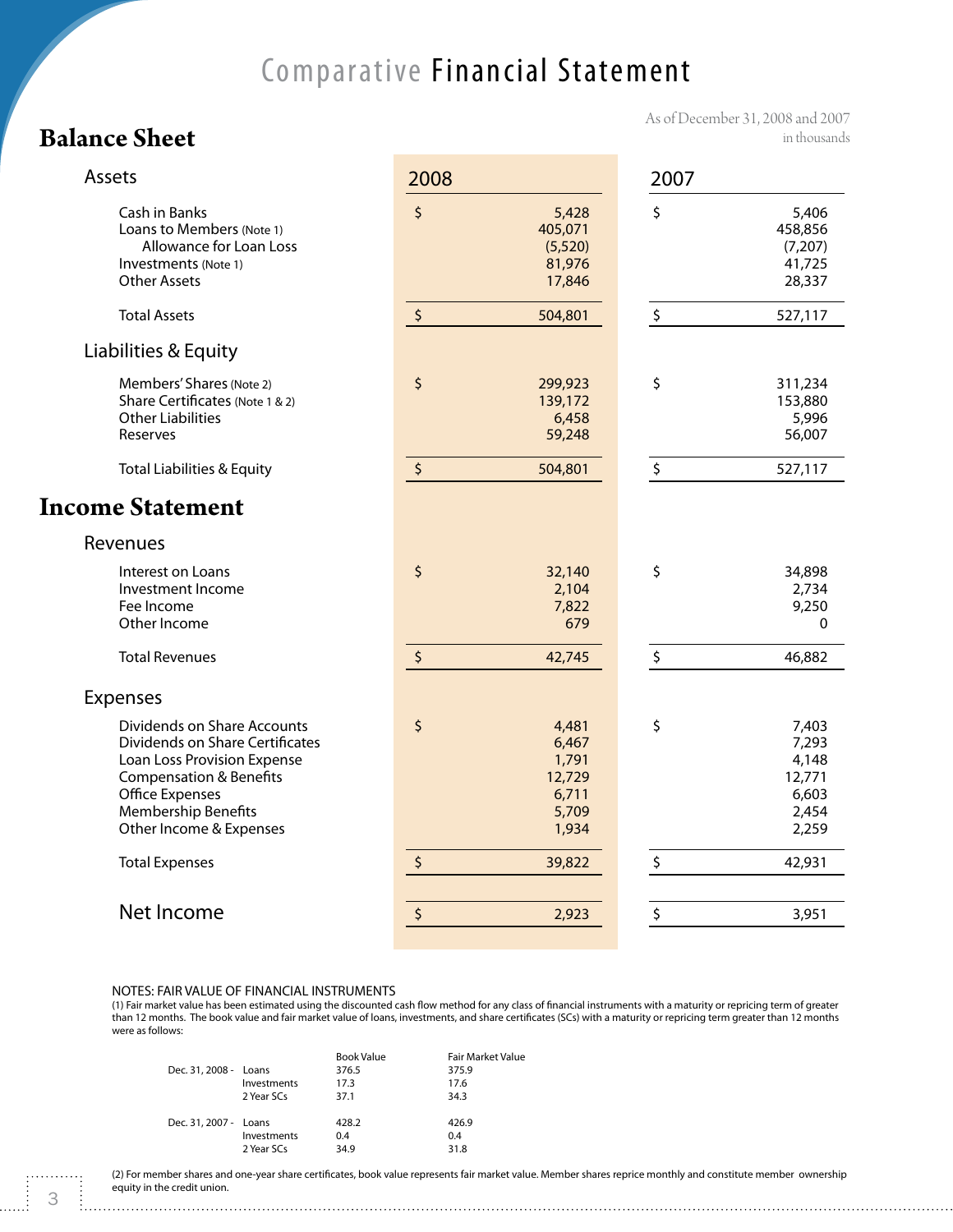#### Treasurer's Report

Corporate America Family Credit Union (CAFCU) ended 2008 in a very strong financial position. The credit union finished the year with a Net Worth to Total Asset Ratio of 11.7%. In addition CAFCU earned a respectable 0.6% return on Total Assets. When compared to other financial institutions CAFCU maintains a strong financial position in these challenging times.

During 2008, CAFCU earned \$2.9 million. Net in come decreased by \$1.0 million, or 26% from the previous year. The decrease in net income was primarily attributed to lower dividend expense of \$3.7 million, lower loan loss provision expense of \$2.4 million, lower revenue of \$4.1 million, and increased operating expenses of \$3.0 million. The favorable dividend expenses reflect the overall lower rates in the market place. The lower provision for loan loss reflects significant progress in containing loan losses in the indirect loan portfolio. Lower revenues are primarily due to lower loan balances in most of the CAFCU loan portfolios, lower returns on investments and lower fee income. The increased operating expenses resulted from the National Credit Union Administration (NCUA) Corporate Credit Union Stabilization Plan.

The corporate credit union system is facing unprecedented strains on its liquidity and capital due to credit market disruptions and the current economic climate. Many of the securities held in the corporate credit union system remain highly rated, but a portion have been downgraded due to underlying collateral performance. The \$4.0 million expense related to the NCUA Corporate Credit Union Stabilization Plan was a result of a combination of the mark down of investments within the corporate credit union system and the requirement to replenish the National Credit Union Share Insurance Fund (NCUSIF) to government mandated levels. The action taken by the NCUA was unforeseeable and was not the result of CAFCU operations.

Total reserves increased by \$3.2 million, or 5.8%. The increase in reserves resulted from a strong net income for the year. The strong equity position underscores the credit union's position as an exceptionally safe depository for members' savings.

Total assets, of 504.8 million, decreased by \$22.3 million, or 4.2%, in 2008. This decrease was due to lower loan balances of \$53.8 million offset by an increase in investments of \$40.3 million. Indirect loans balances attributed a significant portion of the loan decrease. However, regular consumer loan balances also decreased as the economy sank into the recession. The increase in investment reflects the overall softness in the loan market.

During 2008 CAFCU experienced a decrease of \$26 million in savings. This was a 6% decrease from the prior year. The change in total deposits was due to a \$14.7 million decrease in share certificates and an \$11.3 million decrease in member shares.

Overall CAFCU had good financial results in 2008. The respectable net income and growth in reserves helps brace the credit union for the challenges of 2009. In addition, the credit union has significantly decreased the indirect loan p or t folios that have contributed to large loan losses in previous years. We look forward to successfully meeting the challenges of the upcoming year.



Ron Kalisz *Treasurer*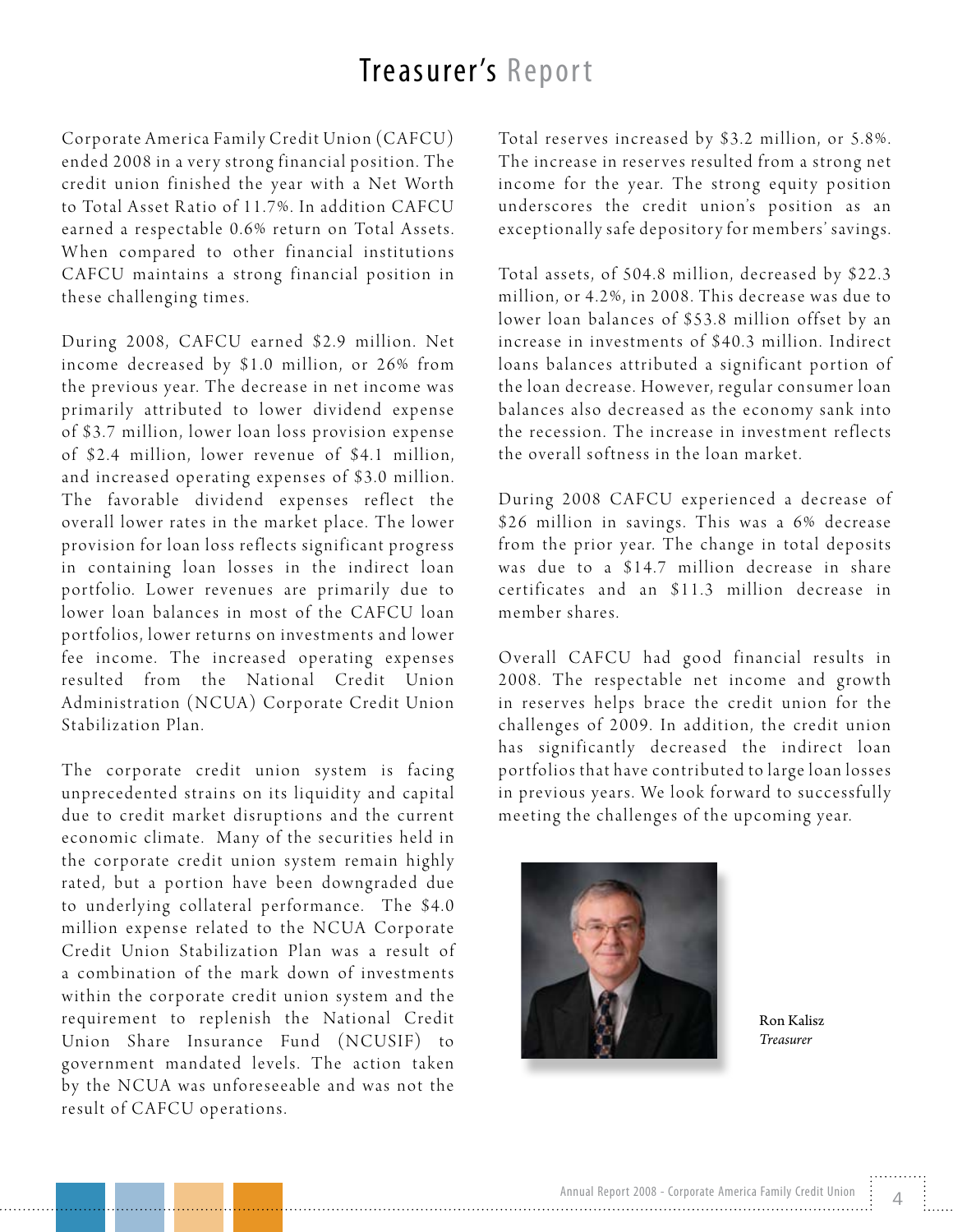#### The Board of Directors

Corporate America Family Credit Union's Board of Directors has dedicated countless hours to developing strategies that best serve the membership. Their commitment to the credit union and community continues to shine.



**Costanzo Maestranzi** Chairman of the Board Investment Committee Membership Committee Nominating Committee



**Maurice Thompson** Vice Chairman Membership Committee Nominating Committee



**Ron Kalisz** Treasurer Investment Committee Membership Committee



**John Blozis Secretary** Membership Committee Nominating Committee



**Kenneth Naatz** Assistant Secretary Investment Committee Membership Committee



**Glenn Brown** Director Loan Committee Membership Committee Operations Committee



**Lynn Fraas** Director Membership Committee Operations Committee Supervisory Committee



**Larry Page** Director Loan Committee Membership Committee Operations Committee



**Peter Paulson** President Investment Committee Membership Committee Political Action Committee



**Thomas Rieck** Director Membership Committee Political Action Committee Supervisory Committee



**Donn Zawis** Director Membership Committee Supervisory Committee

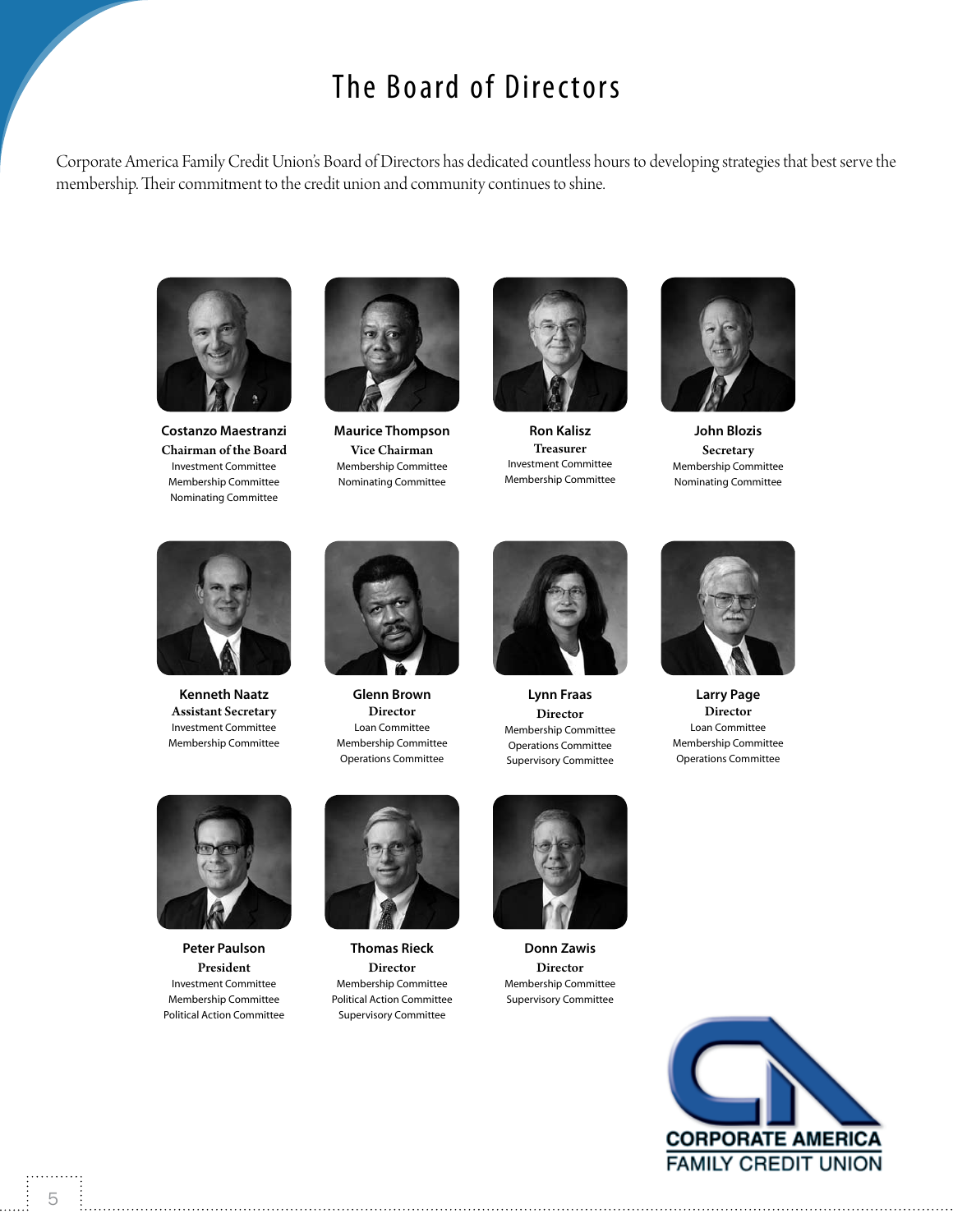# **Corporate America Family Credit Union Branch Locations**

Arizona • Peoria » Scottsdale

California • Foster City » Santa Clara

Connecticut • Bristol

Georgia • Atlanta

Illinois • Burbank » Chicago (2) » Crystal Lake »

Elgin » Oak Brook » Rosemont »

St. Charles » Streamwood » Warrenville

Kansas • Kansas City

North Carolina • High Point

New Jersey • Secaucus

Ohio • Marion

Pennsylvania • Towanda

Texas • Dallas

Virginia • Herndon





Your savings federally insured to at least \$250,000 and backed by the full faith and credit of the United States Government. National Credit Union Administration, a U.S. Government Agency.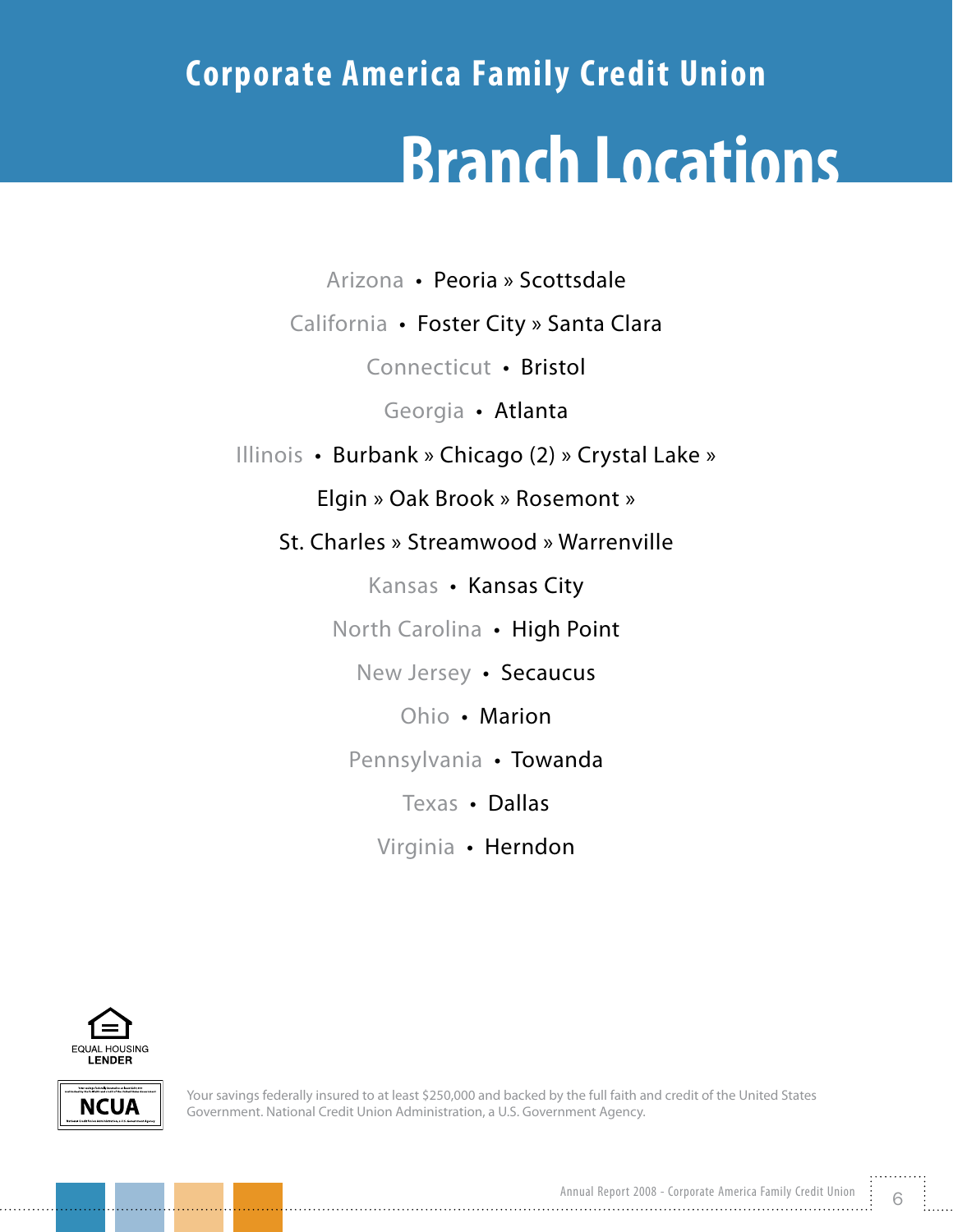# **Corporate America Family Credit Union Featured Products**

### *VISA* **Extra Awards**

The *VISA* Extra Awards program is a new addition to our Advantage Program which allows enrolled members to earn points on purchases. Points can be redeemed for gift cards to a number of popular retailers, as well as travel rewards such as airfare, cruises, and vacation packages. Members can track and redeem points, view point history and more, all on-line through our website.

#### **New CAFCU Website**

We implemented a number of new features to our website to enhance your online experience. A custom search field was added so you search our entire site with a single click. We added drop down menus as well as quick links to each page to improve navigation. We also introduced a great new tool to find locations and ATMs nearest you.

#### **Locator Search**

We added Locator Search to the new website so members can find branch locations, surcharge-free ATMs and deposit-taking ATMs, all from one access point. Just type in a zip code and we'll display the nearest locations based on the criteria you selected. You can print off driving directions, maps, e-mail the results and even send directions straight to your mobile device.

### **Health Savings Accounts**

Health Savings Accounts can help you plan for out-of-pocket medical expenses and save on your taxes. Anyone covered by a High-deductible health plan can open an HSA. Funds used for qualified medical expenses, including dividends, are tax-free\*. Unused funds remain in the HSA year after year, earning tax-deferred dividends.

#### **Member Center**

1-800-359-1939 Monday through Friday 7 am - 7 pm, CST

**Website** www.cafcu.org

**Mobile Banking** www.cafcu.mobi

#### **Shared Branching**

Access your accounts and perform most financial transactions at more than 5,600 Credit Union Service Centers Worldwide.

7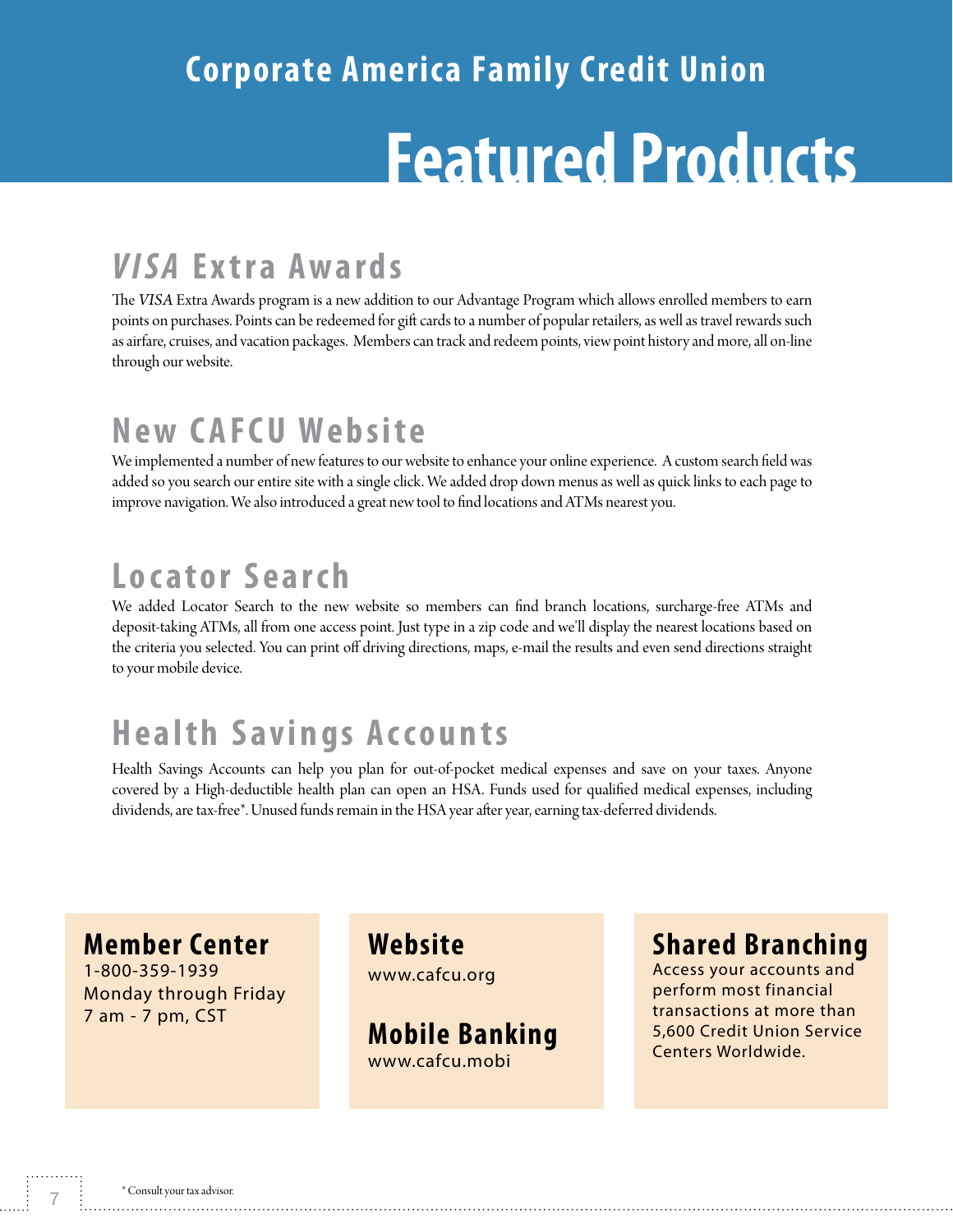

To make a meaningful difference in the financial lives of our members.